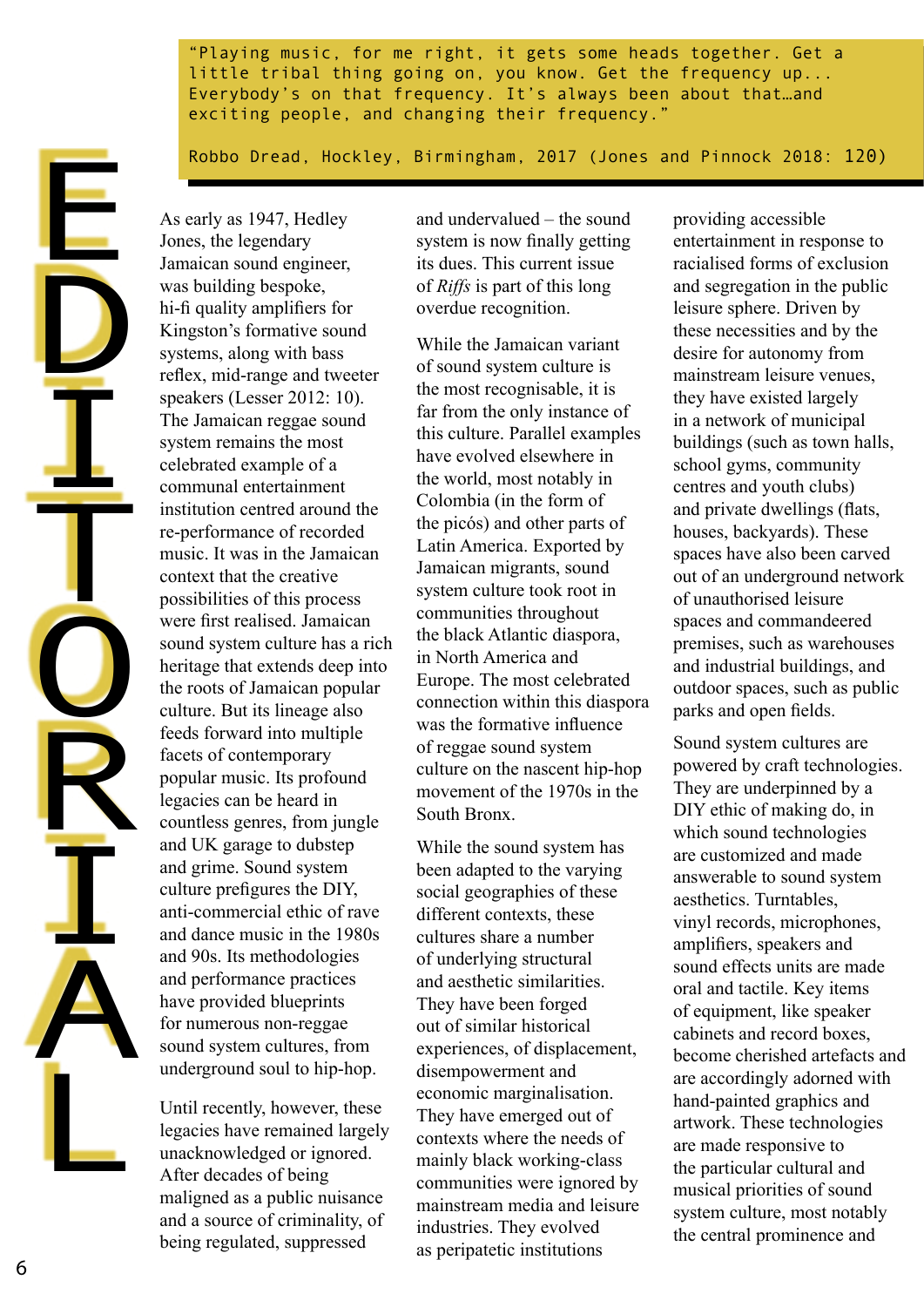signifying power of bass. Wardrobe-sized speaker cabinets are thus designed and handmade in order to deliver this most crucial dimension of bass culture. Audio signals are processed to achieve fidelity and harmony between the major sound frequencies of bass, mid-range and "tops".

The engineers and operators who practice these craft technologies represent the true "scientists of sound" within sound system culture. In their hands, these technologies are transformed into performance instruments that are used to embellish the delivery of recorded music. The dub process is recreated live through an array of sound effects, sonic sculpting and performance practices. The rewinding of a popular tune or revered classic, versioning, exclusivity, selection and sequencing of music – these practices all serve to embellish and enrich the live re-performance of recorded music.

By far the most significant of these performance practices are the forms of "musical talking" that are superimposed over recorded music. Toasting, rapping, deejaying, MCing – these and other forms of orality lie at the heart of sound system cultures. These forms remain at the heart of black British musicking, their legacies audible in the oral stylings of jungle, UK rap and grime. These practices remain a site of prodigious artistry. Their enduring appeal and populist power are rooted in their democratic character, and their adaptability, as modes of expression.

While these oral practices have assumed different stylistic forms, they are founded on similar aesthetic principles. Central to all of these forms is the principle of delivering improvised, rhymed lyrics over stripped-down rhythm tracks with sparse instrumentation, yet memorable drum and basslines. These provide the foundation for spontaneous, original lyrics, part spoken, part sung, delivered in non-stop streams of consciousness.

The sound system provides a platform for these latter-day griots, from which to articulate their own alternative viewpoints, and dissect the realities and predicaments affecting the lives of their primary audience. The sound system is an arena in which grievances can be openly aired and truths about power uttered in ways that would be impossible through mainstream media channels. In these spaces, knowledges are shared, wisdom dispensed and political insights imparted. Local, national and international events are mythologised and deconstructed. A rich reservoir of dramatic techniques is drawn upon to deliver morality tales and parables from the microphone. The mission of the conscious deejay has a didactic, educational dimension, to enlighten and uplift. Through the microphone, the deejay engages directly with the audience through interactional exchanges, and call and response routines. The audience itself becomes a major source of inspiration and thematic material, frequently

improvised on the spot in "headtop" style.

S

**I** 

**M** 

**O** 

N

J

O

N

E

Centrally important too in these forms of orality is the practice of naming. The adoption of aliases and nicknames by deejays and sound system personnel, the praising and "bigging up" of audience members through salutations and dedications – these naming practices create alternative forms of status and social recognition. But they also serve to confer respect and grace on their recipients.

Sound system cultures operate as micro-economies with their own revenue-generating activities and autonomous promotion channels. These are tied into wider cultural economies on a local and international scale. They interface with networks of record shops, studios, independent labels, musician-producers and sound engineers that exist autonomously from the mainstream music industry.

Sound systems have always been a crucible for musical innovation, and a wellspring of distinctive genres which have been produced in response to the needs of their audiences. Think of champeta (in the case of picó culture), or the succession of genres that were shaped by Jamaican sound systems, from the 1950s onwards. Through the tight, dynamic relationships that exist between sound system and crowd, audience responses have constantly fed back into the creative production process, to musicians, producers and sound engineers.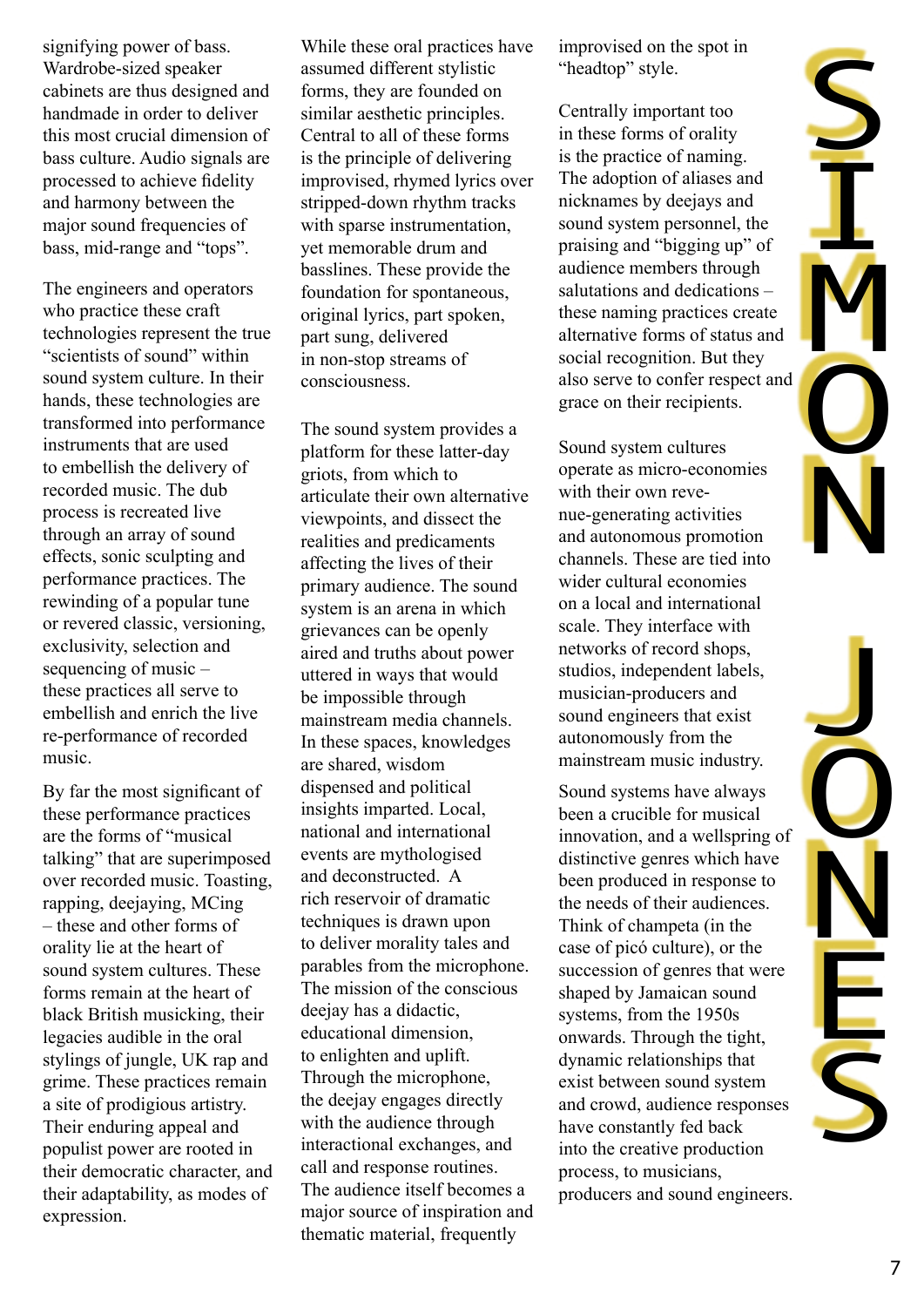Sound systems have also been the focus of social networks which have crystallized around them. Sounds have their own internal division of labour with identifiable roles and responsibilities (engineer, operator, selector, etc). These networks radiate outwards from the core members to embrace larger posses of helpers and supporters. This collaborative ethic has been widely emulated in the various "crews" and "tribes" of other multi-genre sound systems, around soul, hip-hop and dance music, for example. The sound system has proved to be a flexible configuration that has been put to use in varied multi-ethnic contexts.

In Britain, sound systems have been an integral part of the fabric of African-Caribbean community and cultural life. They have provided the accompaniment to a range of social functions and family celebrations (from birthday parties, christenings and wedding receptions to bank holiday outings and cricket socials). The sound system dance represented a physical and psychological sanctuary from the pressures of a racist society, and a defensive enclave against the dominant culture. It was both a space of cathartic relief and a source of spiritual nourishment that gave people the strength to survive and resist in challenging times. It is hard to overestimate the importance of sound systems to a whole generation of black youth in Britain in the 1970s and 80s. Some sense of this is conveyed in Scientists of Sound in the overwhelming sense of unity and camaraderie that sound system culture

embodied for this particular generation (Jones and Pinnock 2018). For those we interviewed in the book, their involvement in sound systems offered a sense of belonging and togetherness, and a focus of purposeful activity into which creative energies were channelled.

Through its unique practices the sound system summoned into being an alternative public sphere. It had the power to temporarily transform the spaces in which it played for the duration of an event, whether a flat in a tower block or a church hall. It did so, first and foremost at a material level by literally vibrating the walls and architectural structures of those spaces through its powerful basslines. These resonated through the bodies of the participants within them, enveloping and immersing the dancing crowd. But these affects were also materialised through all the channels and frequencies on which the sound system broadcast. Live singing and deejay lyricism, the interjections of MCs, sound effects and live sound sculpting; all were interwoven with recorded melodies, voices and sounds. These combined to form a multi-layered, polyvocal soundscape, heard together as an ensemble performance. The overall effect was to create a rich sonic tapestry and auditory environment in which the spatial and temporary relations of the dominant culture were briefly suspended.

It is these features of sound systems which explain their cultural drawing power during their heyday in the UK. The space of the sound system signified symbolic and physical territory won through struggle. The all-night operating hours of sound system events, such as blues parties, represented an unregulated, autonomous realm of leisure activity that was the antithesis of mainstream leisure venues like commercial nightclubs. These features made the space of the sound system an ongoing focus of struggle, viewed by the powers-that-be as a threat to public order, to the discipline of leisure-work boundaries, and an unacceptable level of autonomy.

Sound systems, as a result, have faced constant threats to their existence in form of systematic suppression and intrusion by police, and racial violence and intimidation by far-right nationalist groups. These spaces were targeted by an onslaught of disciplinary and legal measures which attempted to police and regulate them. New, expanded local authority and police powers were introduced in the early 90s, restricting sound system events and the freedoms of assembly and movement associated with them. Tighter licensing laws, stricter environmental protection and noise abatement regulations, as well as new risk assessment procedures and surveillance systems – these combined to shrink the number of spaces where sound system dances could take place.

These measures were part of a